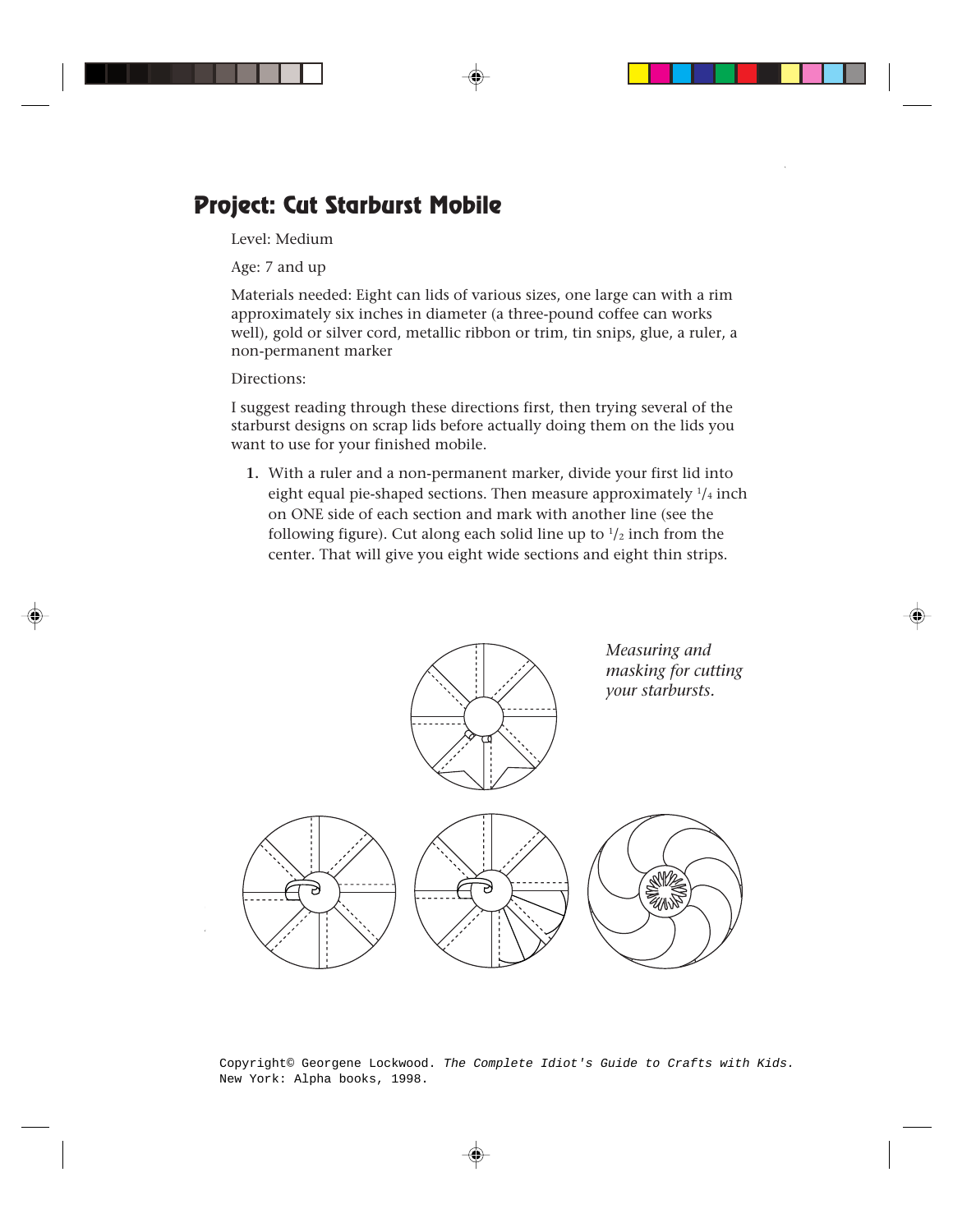**2.** Now you can make variations on your starburst, depending on how you manipulate the wide sections and thin strips. You can cut the outside edges of the wide pieces into V shapes, round them into "petals," straighten them, or leave them as is. You can roll the narrow strips up tightly toward the center or more loosely (using a pair of round-nosed pliers). You can choose to crimp the narrow strips or twist them.



Another variation is to make a swirl design, as shown in the figure that follows. This has no strips in between sections. Just be careful to clip the sharp points of each section before moving on to the next one so you don't cut or scratch yourself. This can be left as is or rolled, as shown.

- **3.** After you've got your starbursts cut and shaped the way you want, make a hole (use a metal punch if you have one) for hanging and suspend them from a frame made from the rim of the coffee can (or a wooden embroidery hoop).
- **4.** Decorate the hoop or rim with metallic ribbon or trim. (See the following figure.)